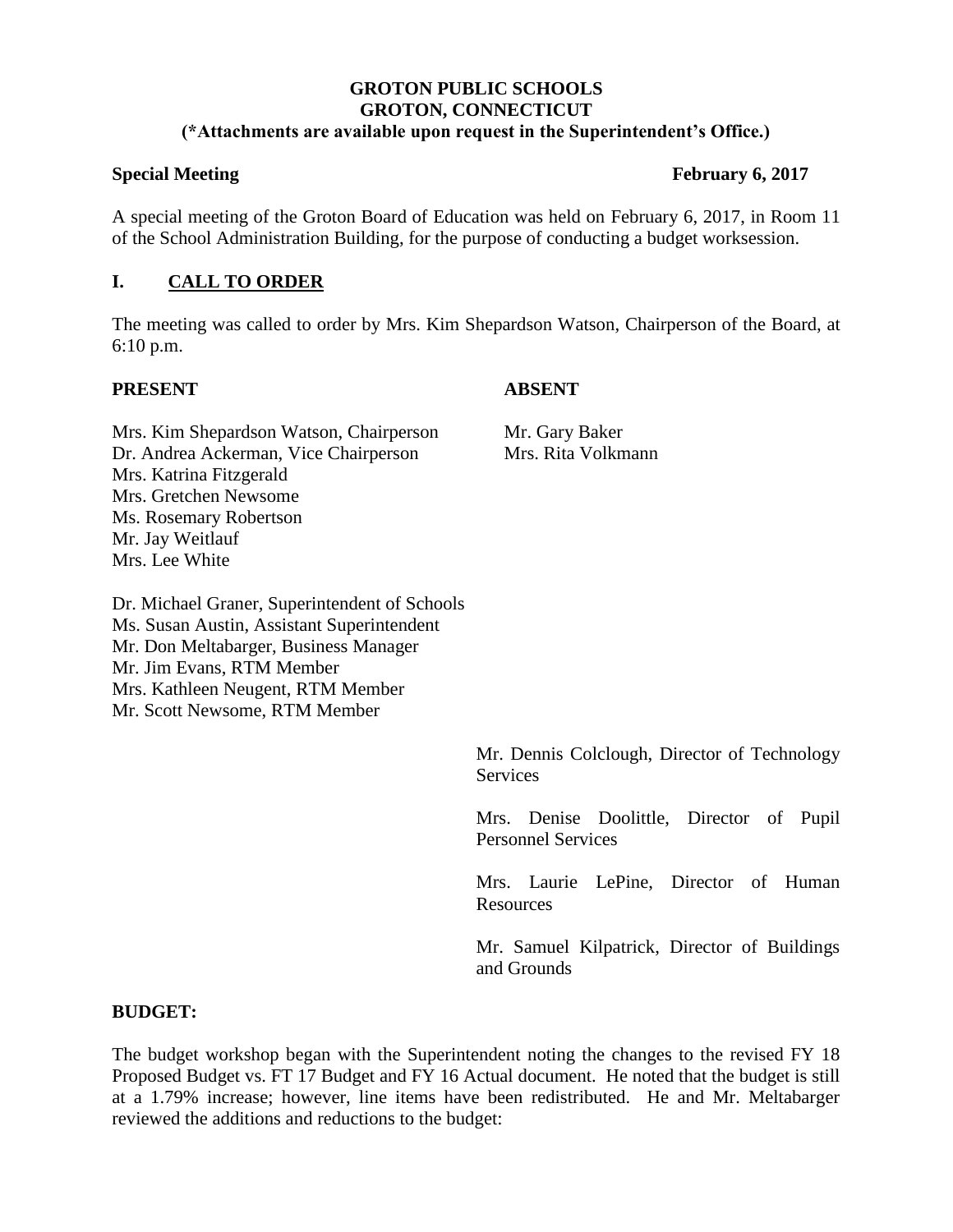**Special Meeting February 6, 2017 Page 2**

> Para – 1 per school P.E. Teacher – cut half at each middle school; elementary through attrition Software Reduction of 4 elementary teachers above the 19 retirements Health Reserve Account

An extensive discussion of the health insurance reserve account took place. The consensus of the Board is to leave the health insurance reserve account at the appropriate level.

Response to homework given to the Administration:

- $\triangleright$  Dr. Graner gave an overview of the P.E. situation. He noted that he had met with Mr. Jones and Mr. Bass who agreed to cut their P.E. positions to halftime.
- $\triangleright$  Dr. Granter noted that Ms. Austin is reviewing the software in the district for possible savings.
- $\triangleright$  Dr. Graner gave an overview of the request for a full-time Athletic Director (AD). Presently, the AD works 40% as a teacher and 60% as AD. A full-time AD would oversee the programs at the high school, middle schools and elementary schools. Presently his salary with a stipend is approximately \$100,000, the AD is in the teachers bargaining union. As a full-time AD his salary would be approximately \$118,000 and he would be in the Administrators bargaining union. Dr. Graner noted that the job descriptions would have to be updated for a full-time position.

Mrs. Fitzgerald asked questions:

- $\triangleright$  Is there a Unified Sports line (Function 1549)
- $\triangleright$  Function line 1124
- $\triangleright$  Function line 1260 Enrichment why isn't supplies broken out
- $\triangleright$  Function 1320 Adult Education why isn't there any change; Mr. Meltabarger noted that the funds come from the State
- Function line 2220 Educational Media Service lines 103, 111, 114, 144
- $\triangleright$  Function line 2311 Board of Education Service lines 582, 628, 810
- $\triangleright$  Function line 2410 School Administration line 107
- $\triangleright$  Function line 2510 Operation and Maintenance line 530